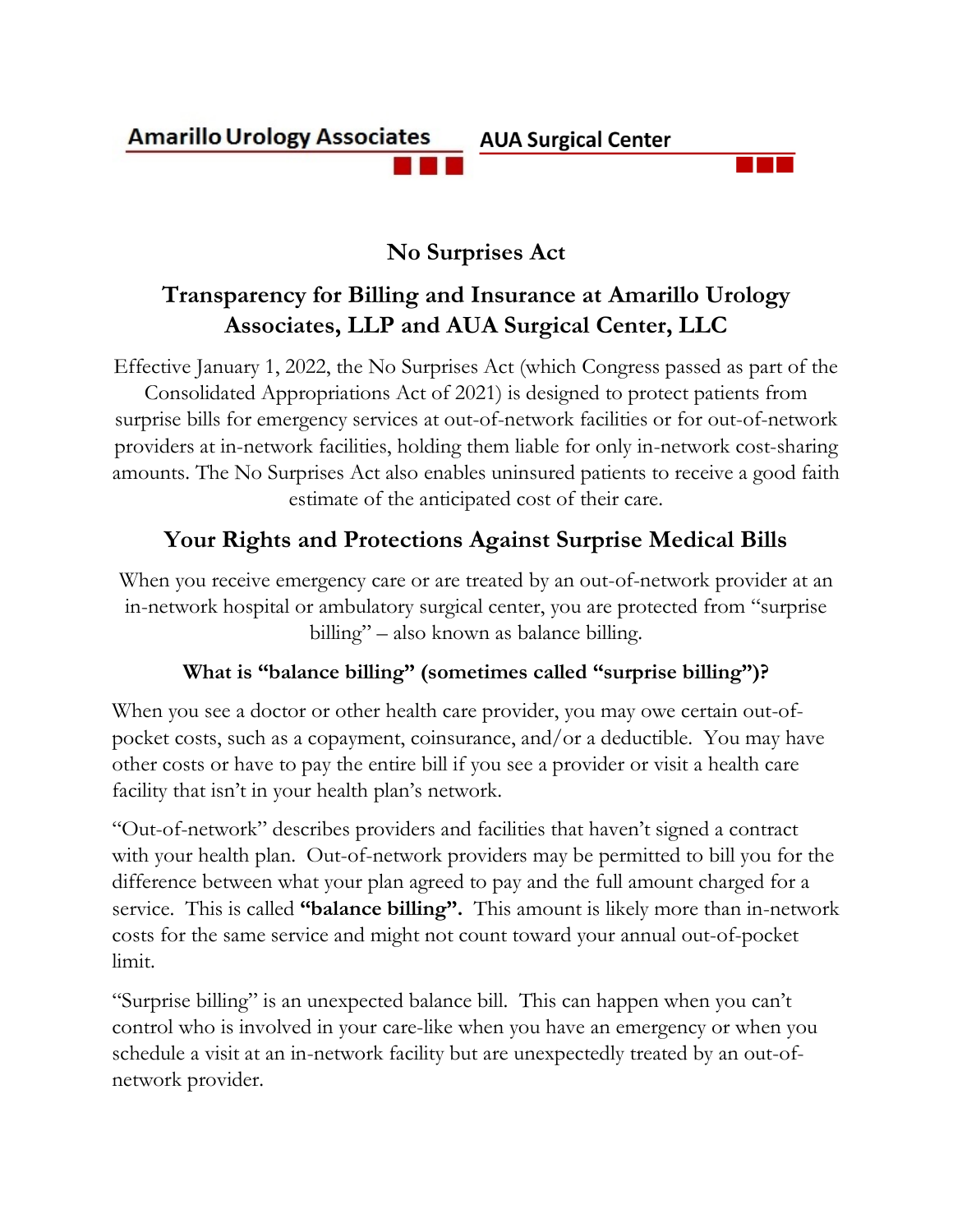# **You are protected from balance billing for:**

#### **Emergency Services**

If you have an emergency medical condition and get emergency services from an outof-network provider or facility, the most the provider or facility may bill you is your plan's in-network cost-sharing amount (such as copayments and coinsurance). You **can't** be balance billed for these emergency services. This includes services you may get after you're in stable condition unless you give written consent and give up your protection not to be balanced billed for these post-stabilization services.

Texas law protects patients with state-regulated health insurance (about 16 % of Texans) from surprise medical bills in emergencies or when they didn't have a choice of doctors. The law bans doctors and providers from sending surprise medical bills to patients in those cases.

### **Certain Services At An In-Network Hospital or Ambulatory Surgical Center**

When you get services from an in-network hospital or ambulatory surgical center, certain providers there may be out-of-network. In these cases, the most those providers may bill you is your plan's in-network cost-sharing amount. This applies to emergency medicine, anesthesia, pathology, radiology, laboratory, neonatology, assist surgeon, hospitalist, or intensivist services. These providers **can't** balance bill you and may **not** ask you to give up your protections not to be balanced billed.

If you get other services at these in-network facilities, out-of-network providers **can't**  balance bill you, unless you give written consent and give up your protections.

Texas law also prohibits balance billing for any health care, medical service or supply provided by an in-network facility by an out-of-network physician or other provider and for services by diagnostic imaging providers and laboratory service providers provided in connection with a health care service performed by a network physician or provider.

**You're never required to give up your protections from balance billing. You also aren't required to get care out-of-network. You can choose a provider or facility in your plan's network.**

**When balance billing isn't allowed, you also have the following protections:**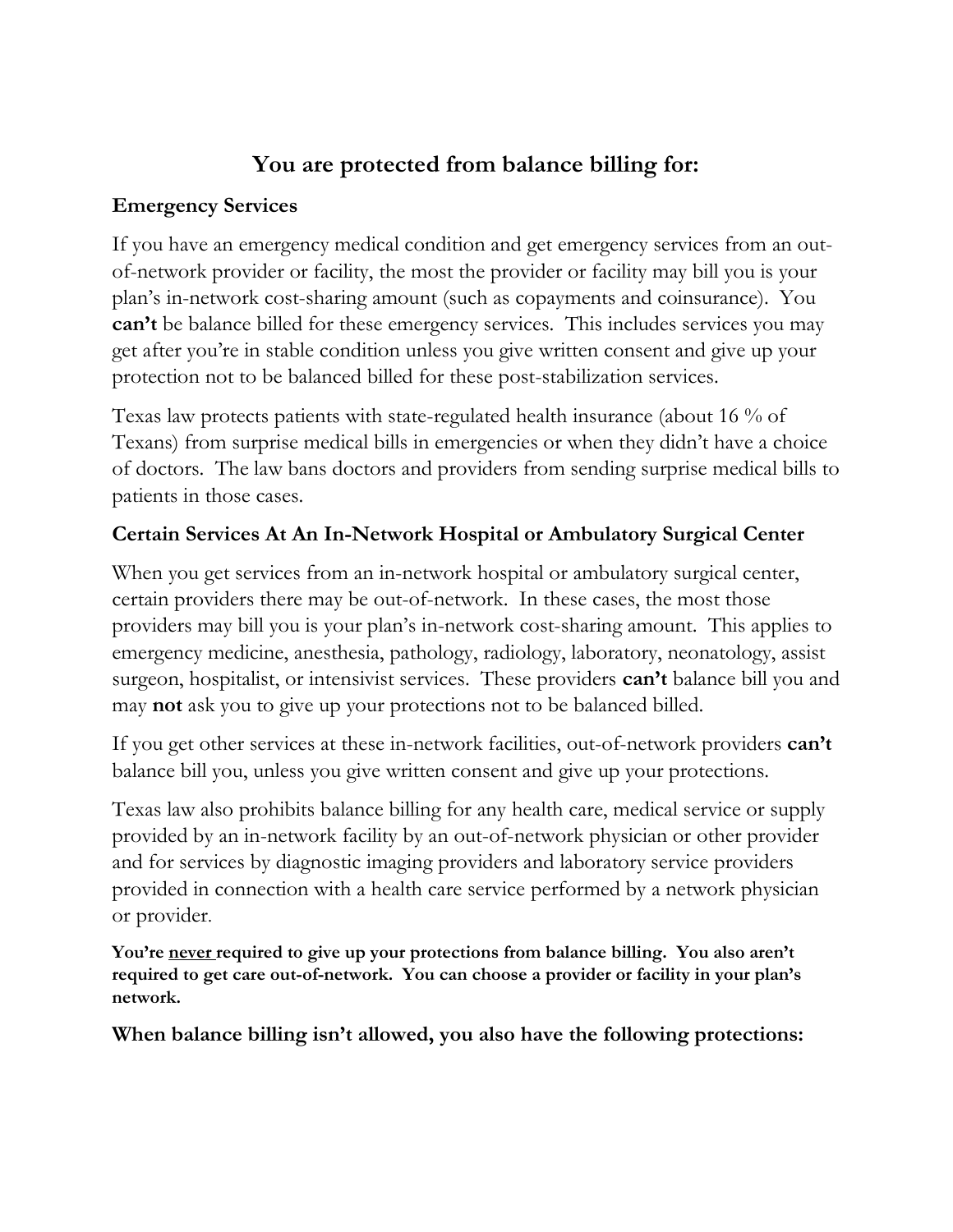You are only responsible for paying your share of the cost (like the copayments, coinsurance, and deductibles that you would pay if the provider or facility was innetwork). Your health plan will pay out-of-network providers and facilities directly.

Your health plan generally must:

- Cover emergency services without requiring you to get approval for services in advance (prior authorization)
- Cover emergency services by out-of-network providers
- Base what you owe the provider or facility (cost-sharing) on what it would pay an in-network provider of facility and show that amount in your explanation of benefits.
- Count any amount you pay for emergency services or out-of-network services toward your deductible and out-of-pocket limit.

### **Third-Party Providers**

You may be provided care by third-party healthcare providers. In this event, you have the right to receive a good-faith estimate from all providers that may be involved in your care.

# **Good Faith Estimate**

If you are uninsured or not using insurance for a non-emergency item or service, you have the right to receive a "Good Faith Estimate" explaining how much your medical care might cost *before* you receive such care. This estimate must include:

- A list of items and services that the scheduling provider or facility reasonably expects to provide you for the scheduled visit/services.
- The Good Faith Estimate list must include expected charges or costs associated with each item or service from each provider and facility along with applicable diagnosis and service codes
- A notification that if the billed charges are higher than the good faith estimate, you can ask your provider or facility to update the bill to match the good faith estimate, ask to negotiate the bill, or ask if there is financial assistance available
- Information on how to dispute your bill if it is at least \$400 higher for any provider or facility than the good faith estimate you received from that provider or facility (see below)